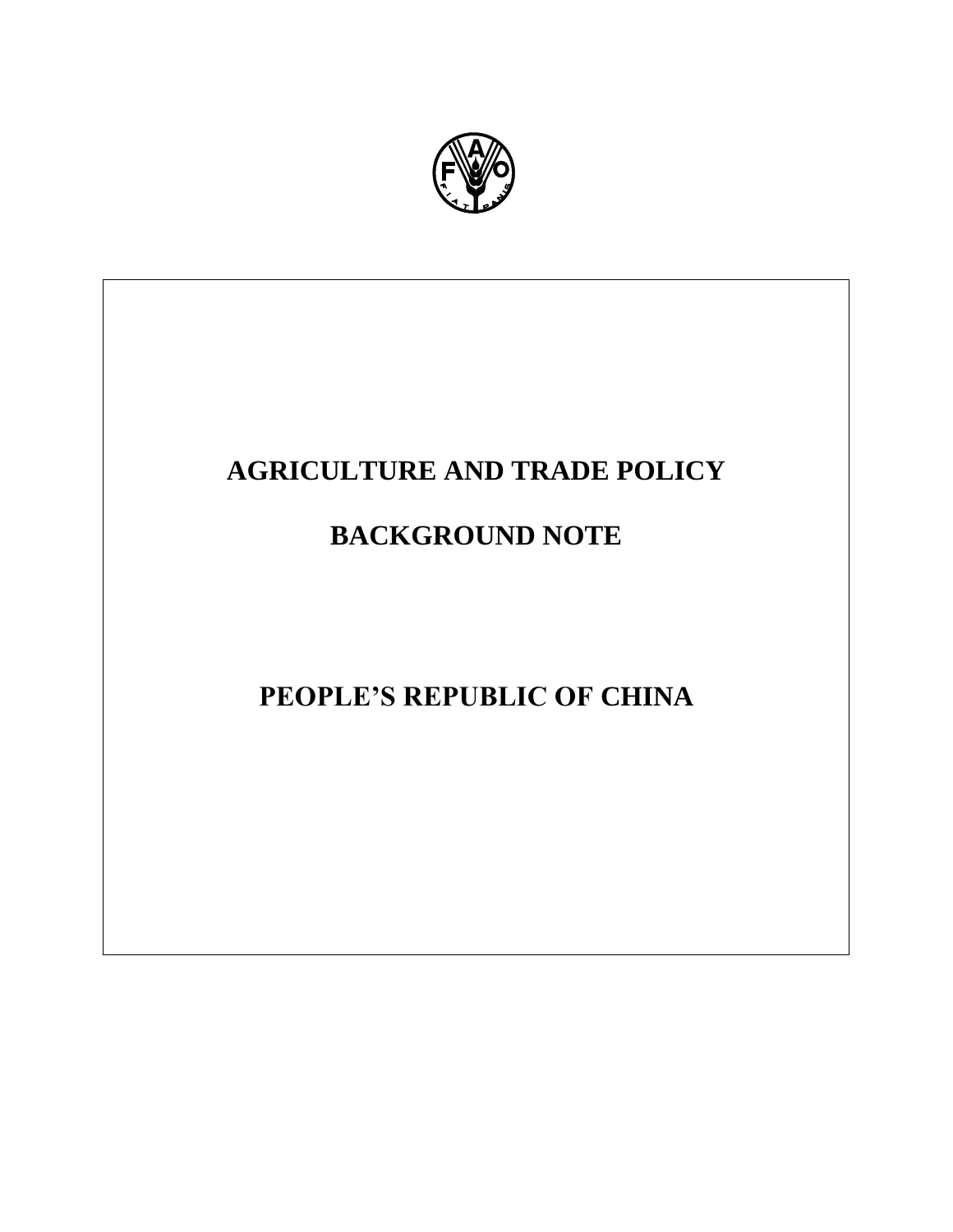

# **FAO Agriculture and Trade Policy Background Note**

# **PEOPLE'S REPUBLIC OF CHINA**

### **1. Agricultural Sector Performance**

China's economy is well known for its strong growth in manufacturing and services sectors, however agriculture is still an important part of the economy. In 2011, agriculture contributed 10% of total GDP and represented about 40% of total employment<sup>1</sup> in 2008. Both the rural population and the share of people employed in agriculture have decreased in recent years, which indicate rising productivity. Agriculture in China is largely composed of family farms, as the average farm size is 0.6 hectares.

| <b>Indicator</b>                             | 0<br>2007 | 2011    |
|----------------------------------------------|-----------|---------|
| Total Population (billions)                  | 1.32      | 1.34    |
| Rural Population (Share of Total Population) | 54.8      | 49.     |
| Nominal GDP (US\$ billions)                  | 3,495.7   | 7,298.6 |
| GDP per capita                               | 2,652.5   | 5,417.0 |
| Share of Agriculture Sector in GDP (%)       | 10.8      | 10.0    |
| Agricultural Land (share of total land area) | 56.0      | $56.2*$ |

**Table 1: Macroeconomic and Characteristics of Agricultural Sector** 

Source: WDI, 2012. \* Latest year for available data was 2009.

The total value of agricultural production has grown consistently over the last few years (Table 2). In 2010, total agricultural production was valued at US\$836,125 billion and maintained an annual average increase of roughly 13%. The increase in production of major commodities and rising food prices has resulted in a boost in the value of total output. China is the largest producer in the world of several major agricultural commodities, such as rice, wheat, cotton, and potatoes. By far most of it is produced for the domestic market, given the sizable demand for these crops.<sup>2</sup>

China's imports and exports of agricultural products have grown substantially over the last five years (Table 3 & Table 4). In 2010, the value of imports of agricultural products reached US\$81.4 billion and the total value of exports were valued at US\$36.1 billion. The drop in value of imports in 2009 is a result of falling commodity prices, as import volumes generally continued to rise across the major commodities.

 $\overline{\phantom{a}}$  $1$  WDI, 2012.

<sup>&</sup>lt;sup>2</sup> FAOSTAT online database. Viewed December 2012.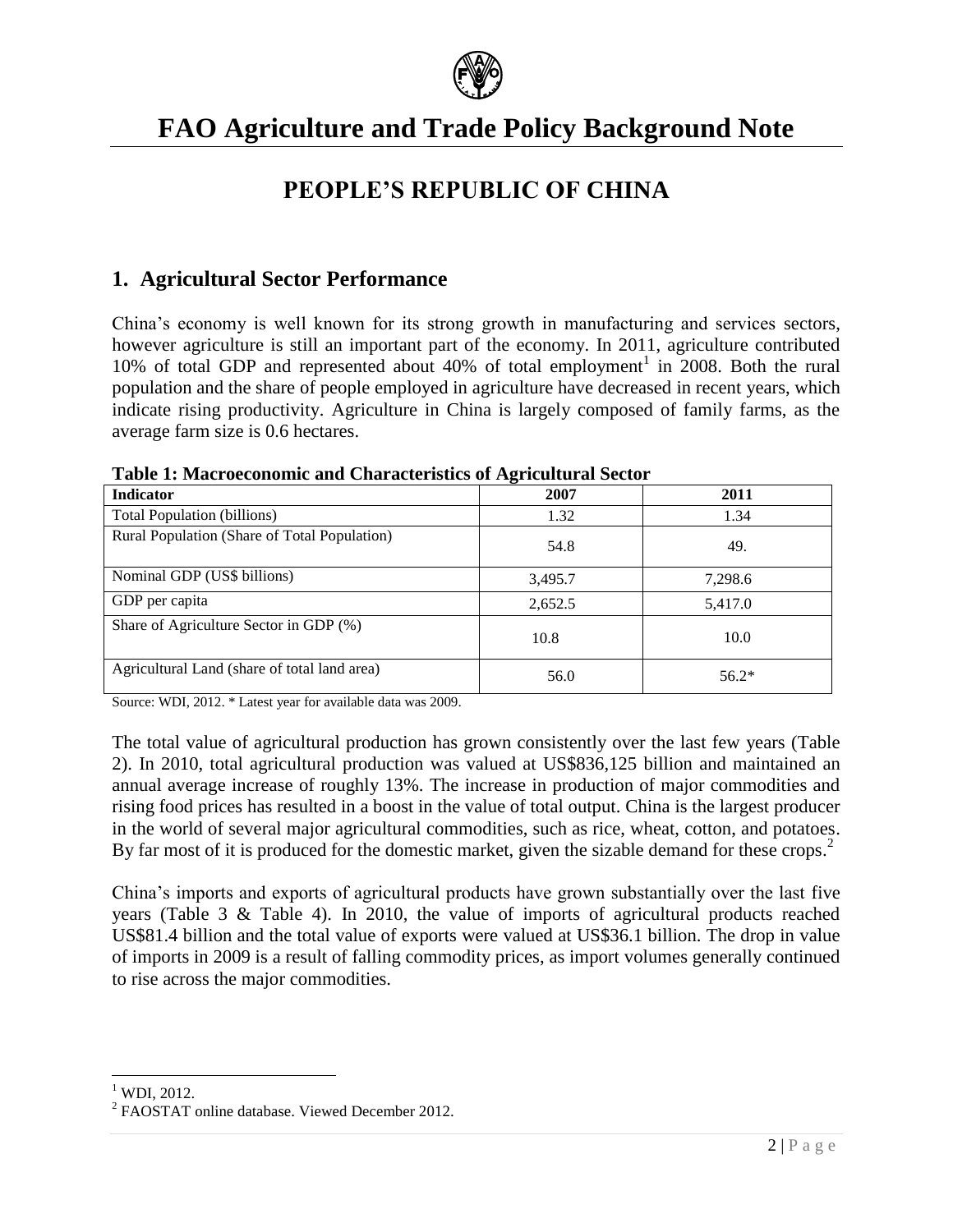| o                                                |         | $\overline{\phantom{a}}$ |
|--------------------------------------------------|---------|--------------------------|
| <b>Commodity</b>                                 | 2006    | 2010                     |
| Total output value <sup>3</sup> ( $\$$ billions) | 513,592 | 836,125                  |
| Pork                                             | 47.6    | 51.7                     |
| Poultry meats                                    | 14.3    | 17.0                     |
| Rice                                             | 183.3   | 197.2                    |
| Apples                                           | 26.1    | 33.3                     |
| Maize                                            | 151.7   | 177.5                    |
| Wheat                                            | 108.5   | 115.2                    |
| Potato                                           | 54.1    | 74.8                     |
| Rapeseed                                         | 11.0    | 13.1                     |
| Cotton                                           | 6.7     | 6.0                      |
| Soybeans                                         | 15.5    | 15.1                     |
| Sugar cane                                       | 93.3    | 111.5                    |
| Milk                                             | 36.5    | 41.2                     |

**Table 2: Volume of Agricultural Production for Main Products** (million tons)

Source: FAOSTAT, 2012

#### **Table 3: Imports of Main Agricultural Products by Value (US\$ million and 000' tons)**

| <b>Commodity</b>                                  | Unit         | 2006   | 2010   |
|---------------------------------------------------|--------------|--------|--------|
| Soybeans                                          | US\$ million | 8,124  | 26,161 |
|                                                   | 000' tons    | 30,655 | 57,006 |
| Cotton                                            | US\$ million | 5,188  | 6,066  |
|                                                   | $000$ ' tons | 3,903  | 3,052  |
| Palm Oil                                          | US\$ million | 2,345  | 4,840  |
|                                                   | $000$ ' tons | 5,220  | 5,833  |
| Wool                                              | US\$ million | 1,211  | 1,852  |
|                                                   | 000' tons    | 256    | 272    |
| Hides                                             | US\$ million | 1,436  | 1,743  |
|                                                   | 000' tons    | 807    | 949    |
| Milk Dry                                          | US\$ million | 406    | 1,567  |
|                                                   | 000' tons    | 185    | 463    |
| Soybean Oil                                       | US\$ million | 802    | 1,203  |
|                                                   | $000$ ' tons | 1,544  | 1,341  |
| Poultry Meat                                      | US\$ million | 549    | 1,200  |
|                                                   | $000$ ' tons | 696    | 727    |
| <b>Total Value of Agriculture Product Imports</b> |              | 37,913 | 81,415 |
|                                                   |              |        |        |

Source: FAOSTAT, 2012.

The major agricultural imports in China are soybean, cotton, palm oil, and wool. China's export of agricultural products has changed in recent time, as the export of vegetables, fruits, and prepared foods have increased. The main destinations for exports of agricultural products include Japan, the United States, and Hong Kong, China<sup>4</sup>.

 $\overline{\phantom{a}}$  $3$  WTO, 2012.

 $4$  WTO, 2012.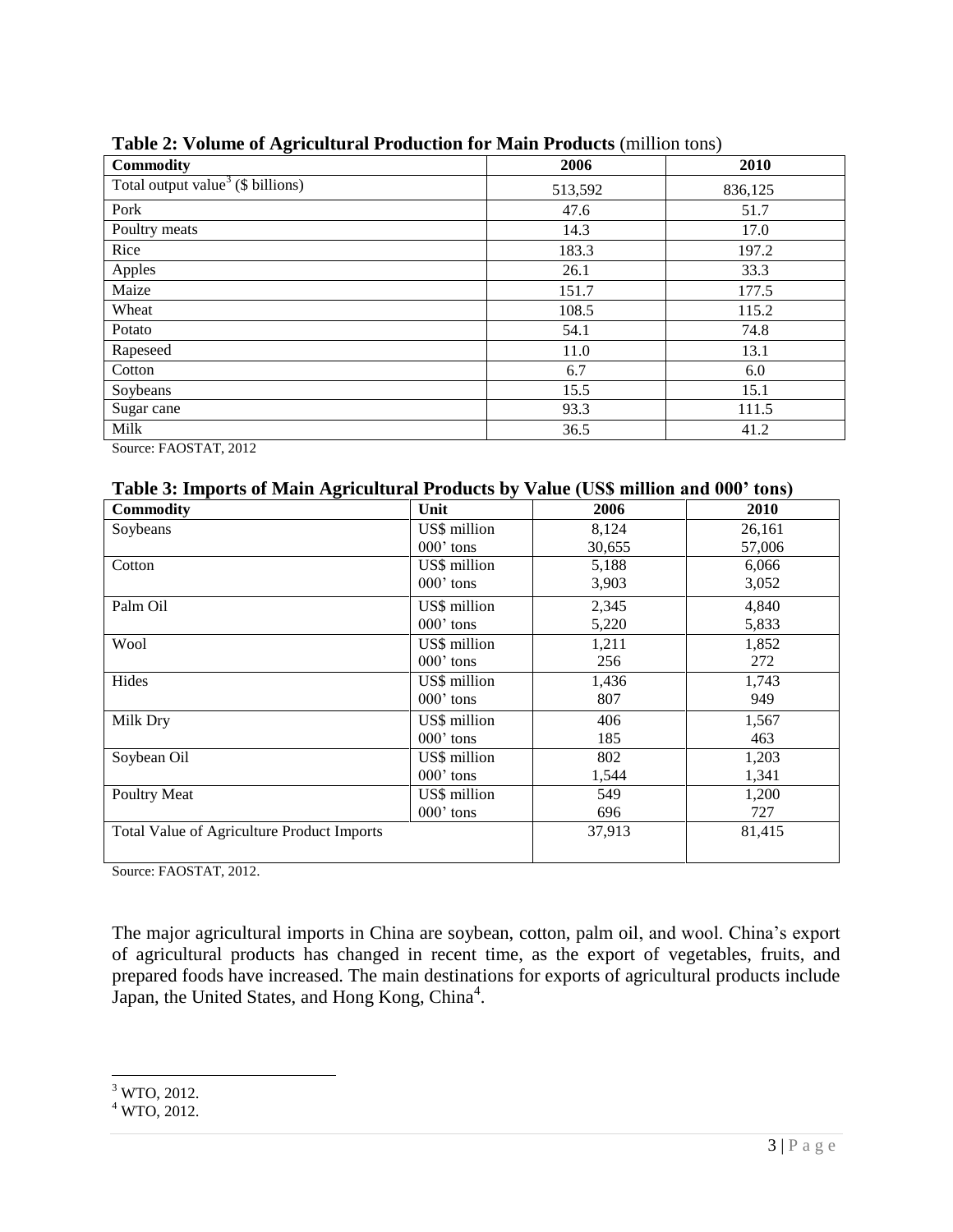| <b>Commodity</b>                                  | Unit         | 2006   | 2010   |
|---------------------------------------------------|--------------|--------|--------|
| Garlic                                            | US\$ million | 801    | 2,319  |
|                                                   | $000$ ' tons | 1,224  | 1,365  |
| Prepared food                                     | US\$ million | 1,454  | 2,229  |
|                                                   | $000$ ' tons | 922    | 1,222  |
| Fruit prepared                                    | US\$ million | 806    | 1,337  |
|                                                   | 000' tons    | 919    | 1,167  |
| Prepared chicken                                  | US\$ million | 1734   | 884    |
|                                                   | $000$ ' tons | 237    | 229    |
| Dried mushrooms                                   | US\$ million | 267    | 1,001  |
|                                                   | $000$ ' tons | 31     | 66     |
| Apple, pears, quinces                             | US\$ million | 520    | 1,075  |
|                                                   | $000$ ' tons | 1,180  | 1,561  |
| Vegetables preserved                              | US\$ million | 780    | 947    |
|                                                   | $000$ ' tons | 877    | 906    |
| Vegetables dehydrated                             | US\$ million | 583    | 888    |
|                                                   | $000$ ' tons | 244    | 304    |
| <b>Total Value of Agriculture Product Exports</b> |              | 22,441 | 36,164 |

**Table 4: Exports of Main Agricultural Products by Value (US\$ million and 000' tons)**

Source: FAOSTAT, 2012.

## **2. Evolution of China's Agricultural and Trade Policy**

Since China's accession to the WTO on December 11, 2001, China has been tasked with reforming national agricultural and trade policy to meet its commitments under WTO rules, while also achieving its own national objectives to build a prosperous agricultural sector. From the onset of accession, China implemented a range of reforms on imports and exports that included: import tariff reductions, partially removing licensing requirements on imports and exports, abolish and convert quotas to tariff rate quotas (TRQs), removing some price controls, and moving toward liberalizing the marketing system. Applied tariffs on agricultural products decreased from 23.1% in 2001 to 18.2% in the first year and further decreased to 15.3% by  $2005<sup>5</sup>$ . Other agricultural policy instruments were also eliminated, such as the agricultural tax mechanism that included major fiscal transfers from farmers and local levies to support industry<sup>6</sup>. The Government's shift in policy replaced taxing agriculture with supporting agriculture through direct subsidies to grain farmers.

More recently, China's major domestic agricultural strategy, the  $12<sup>th</sup>$  Five Year Plan (2011-2015), reaffirms its commitments to strengthen support to agriculture, provide more benefits to farmers, protect the environment, promote agricultural modernization and improve farmers' living standards. The strategy's specific objectives include increasing grain production capacity by 50 million tons through increasing investment in and compensation to grain producing areas to build high yield commercial grain production bases. The strategy further aims to strengthen

l <sup>5</sup> WTO, 2006.

 $6$  WTO, 2006.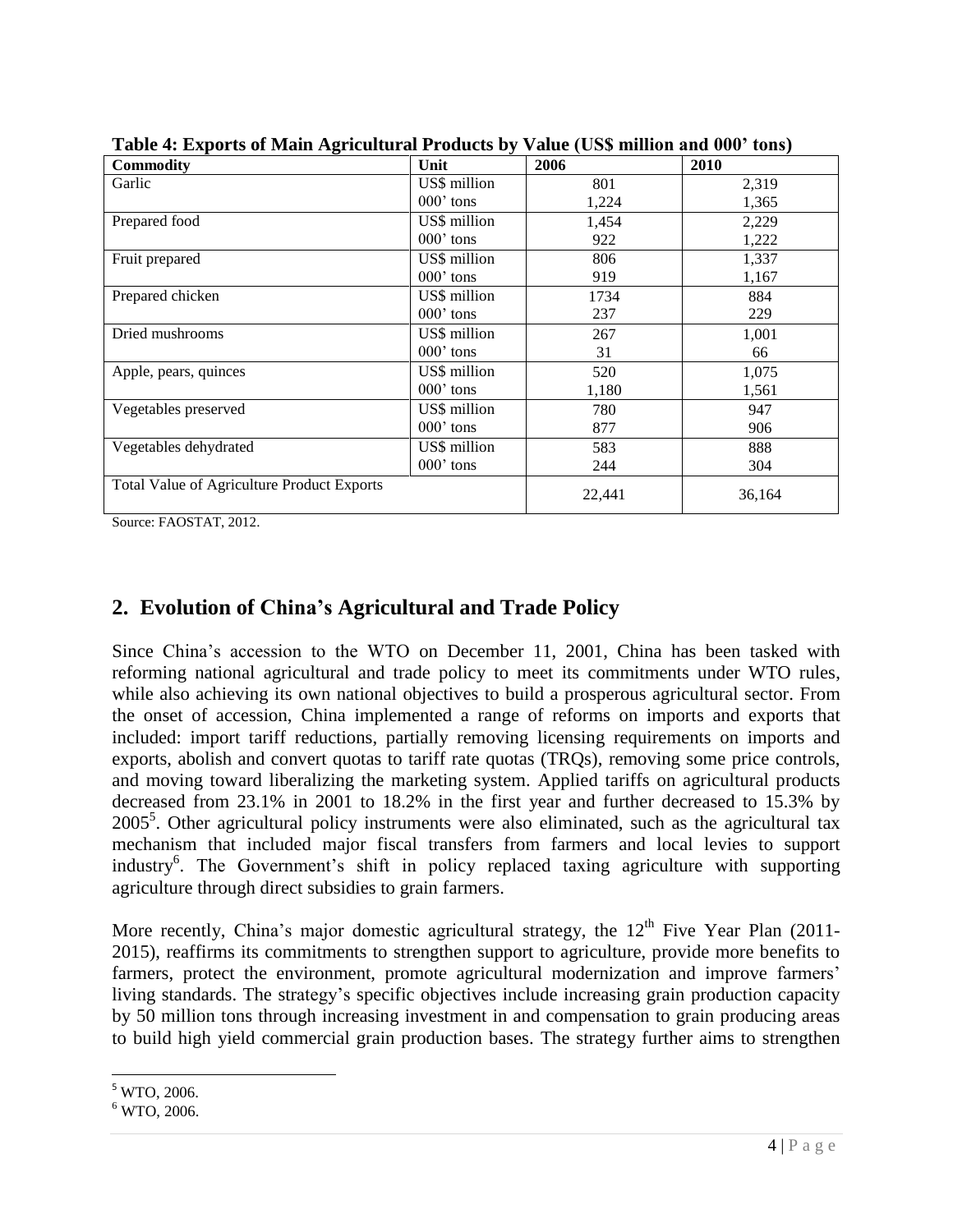agricultural competitiveness, increase rural income, improve food safety, diversify the rural economy and improve rural institutions and infrastructure<sup>7</sup>.

This agricultural vision has been translated into a range of policy instruments that provide support to agricultural producers. Currently, agricultural support is channeled to farmers through a few main market price support measures and budgetary expenditures. The key market price support measures implemented by China include, tariffs, TRQs and state trading, minimum guaranteed prices for rice and wheat, and ad hoc interventions on a number of agricultural commodity markets.

The main budgetary transfers provided by the government are in the form of direct payments at a flat rate per unit of land and input subsidies. China also uses agricultural insurance schemes to provide support as well as the program "Grain for Green" that aims to address environmental concerns by providing payments for returning farmland to forests.

### **3. Main Features of Trade Policy and Domestic Programs**

#### *3.1 Border Measures*

China's border measures include a range of import protection schemes such as tariffs, VAT and tariff quotas. China's applied tariffs vary significantly across crop categories, but are all in line with WTO bound levels and are all at *ad valorem*. China has 1097 tariff lines for agricultural products (WTO definition) with an average tariff of 15.6% compared to 8.7% for all other products<sup>8</sup>. China likely applies tariffs to agricultural products that are of national importance to safeguard production. For example, the highest tariffs are applied to cereals (0-65%), sugar (8%- 50%), and tobacco<sup>9</sup>. Other products that China is considered to have a comparative advantage in production, such as fruits, vegetables, and animal products, have applied tariffs below average.

Agricultural imports are also subject to VAT. This form of protection is administered at a rate of 13% for agricultural products, while other products are subject to the general VAT rate of  $17\%$ <sup>10</sup>. To support small-scale farmers, agricultural products in which they produce are exempt from VAT.

Tariff quotas are still used for imports of wheat, maize, rice, sugar, wool, and cotton through seven tariff quotas on 39 tariff lines. The number tariff lines covered by tariff quotas have decreased from 55 tariff lines in  $2005^{11}$ . Since 2006, in accordance with China's accession commitments, tariff quotas are no longer operational for soybean oil, palm oil, or rapeseed oil.

 $\overline{a}$  $<sup>7</sup>$  Ministry of Agriculture of the People's Republic of China, 2012.</sup>

<sup>8</sup> WTO Statistic Database, 2012.

<sup>&</sup>lt;sup>9</sup> WTO, 2012.

 $10$  WTO, 2010.

 $11$  WTO, 2010.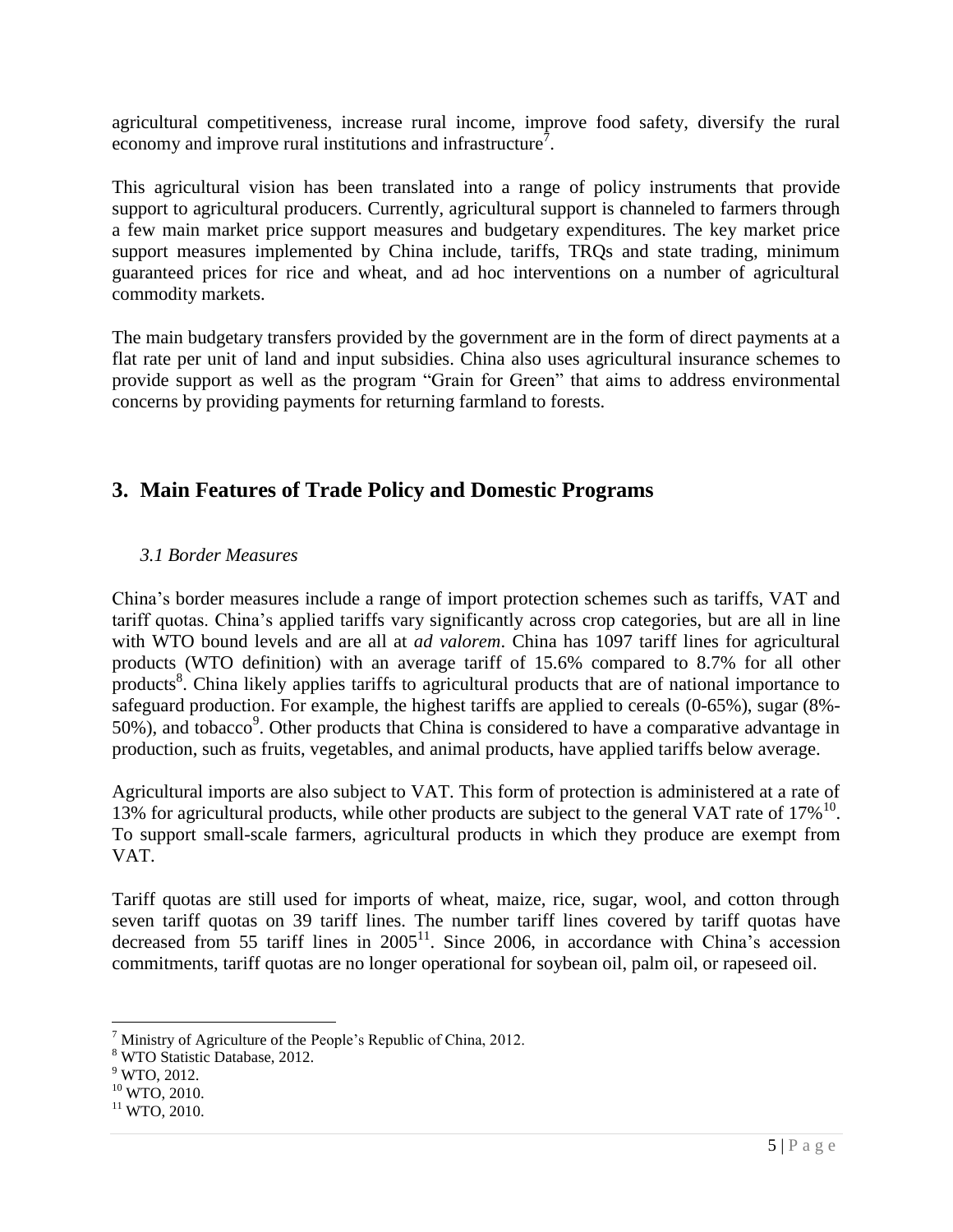The state trading system influences imports (and exports) to ensure stable supply and price on key commodities. Corn, rice, wheat, sugar, tobacco, cotton, and chemical fertilizers are all subject to import by state trading enterprises. The allocation of tariff quotas is largely controlled by state trading enterprises, while the remaining tariff quotas are allocated by private enterprise<sup>12</sup>. State trading enterprises were allocated 90% of wheat quota, 60% of the maize quota, 50% of the rice quota, 70% of the sugar quota, and 33% of the cotton quota<sup>13</sup>.

Agricultural imports are subject to automatic licensing to monitor imports and non-automatic licensing to comply with international obligations and to administer tariff quotas. All goods imported under tariff quotas are subject to licensing. Automatic licensing originally covers poultry, vegetable oil, and tobacco, but China now applies automatic import licensing to fresh milk, milk powder and whey.

In line with its WTO accession commitments, China has notified the WTO that export subsidies are not provided for agricultural products $^{14}$ .

In order to reduce food price inflation and maintain stable domestic production, export taxes were introduced during 2008, with the last taxes being removed during mid-2009. This example of taxing exports that aimed to reduce domestic prices also reduced farmers' incomes. In order to compensate for the fall in income, direct payments, input subsidies, and support for production were introduced<sup>15</sup>. Other policy instruments that are less trade distorting such as direct income support programs may be more effective.

The state trading system is also influential in exports. Only state trading enterprises are allowed to export cotton, rice, maize, and tobacco. China continues to impose export quotas on these commodities, in addition to other grains (wheat) $16$ .

#### *3.2 Domestic Agricultural Programs*

Domestic agricultural programs include a number of policy instruments that provide both direct and indirect support to farmers. The main policy measures include, direct payments, insurance programs, input subsidies, internal price support, and conservation subsidies.

China's transition from taxing agriculture to granting subsidies marks an important change. Direct payments were introduced nationally in 2004 to support grain producers. The program aims to provide subsidies based on the area sown to maize, rice, and wheat. Payments are administered at the provincial level and each province is permitted to establish their own method of granting subsidies. The standard practice pays farmers generally around ¥10 per mu (approximately US\$ 7.33 per acre) for areas planted with grain, although the subsidy also varies

 $\overline{a}$ <sup>12</sup> WTO, 2010.

<sup>13</sup> WTO, 2012.

 $14$  WTO, 2012.

 $15$  WTO, 2010.

 $16$  OECD, 2011.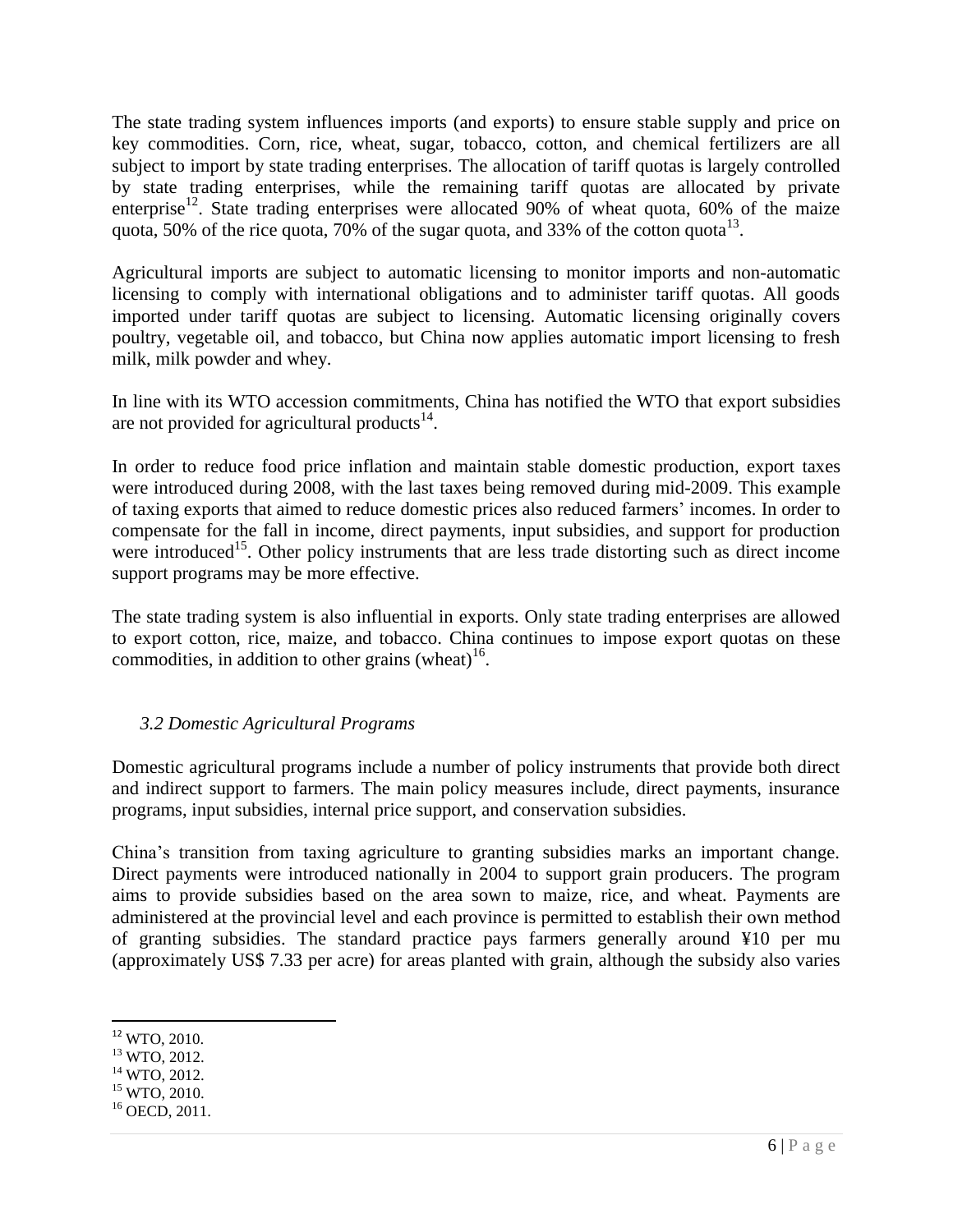by region and commodity<sup>17</sup>. The intended impact of this program is to boost production and rural incomes. During the period of 2007 to 2010, the total amount of direct payments under the program was ¥15.1 billion annually<sup>18</sup>.

China also uses several types of input subsidy schemes to target support. The main subsidy program, the Comprehensive Subsidy on Agricultural Inputs, was established in 2006 to compensate grain producers for increases in input prices such as fertilizers, pesticides, plastic films, and diesel. The subsidy payments do not depend on consumption of inputs, but are made on the basis of taxable arable land. Therefore, the program is considered to function as a direct payment rather than an input subsidy. The budgetary transfers of this program have increased steadily from ¥12 billion in 2006 to ¥71.6 billion in 2010<sup>19</sup>. The program has become the largest single budgetary transfer supporting agriculture in China.

An additional subsidy program called the New Variety Extension Payment Scheme was introduced to improve the quality of seeds and livestock. The program covers a range of important crops and livestock that include wheat, maize, rice, soybean, rapeseed, cotton, potatoes, peanuts (trial basis), barley, pugs, dairy cows, beef cattle, and sheep. The rate of subsidy varies depending on the crop, ranging from ¥10 per mu for early rice to ¥15 per mu for cotton, and middle and late rice. Even though, subsidies may provide lower priced inputs in some areas, reports suggest that there is a tendency to also pay subsidies to farmers without monitoring<sup>20</sup>. If this is the case, the program would be functioning as a direct subsidy linked to area planted. The program has increased from ¥6.7 billion in 2007 to ¥20.4 billion in  $2010^{21}$ .

In addition, both fertilizers and agricultural machinery are also controlled and subsidized through several measures. Fertilizers for export are subject to taxes, which stood at 75% in October  $2011^{22}$ . Import measures are implemented to reduce the cost of fertilizers, such as reduction in tariffs on fertilizers and fertilizer material, and VAT reductions and exemptions. Fertilizer producers are provided support through price control programs that give preferential prices for electricity, natural gas, and transport, and exemptions from VAT. A nationwide program to subsidize agricultural machinery is used and the amount has increased steadily from ¥2 billion in 2007 to ¥15.5 billion in 2010<sup>23</sup>.

In addition to the some protective import measures used to shield some external competition China also uses a number of policy instruments that support domestic prices. The National Development and Reform Commission sets minimum prices for rice and wheat each year to safeguard farmers grain sales in major producing areas<sup>24</sup>. The minimum prices have been rising in recent years, but generally are set just below world market prices. Typically farmers sell grains at market value, however when prices in principle wheat growing areas fall below the minimum purchase prices farmers may then sell grains at the minimum purchase prices to state

l <sup>17</sup> WTO, 2006.

<sup>18</sup> WTO, 2012.

<sup>19</sup> WTO, 2012.

<sup>20</sup> OECD, 2011, p.228.

 $21$  OECD,  $2011$ .

<sup>22</sup> WTO, 2012.

<sup>&</sup>lt;sup>23</sup> WTO, 2012.

<sup>&</sup>lt;sup>24</sup> National Development and Reform Commission, 2012.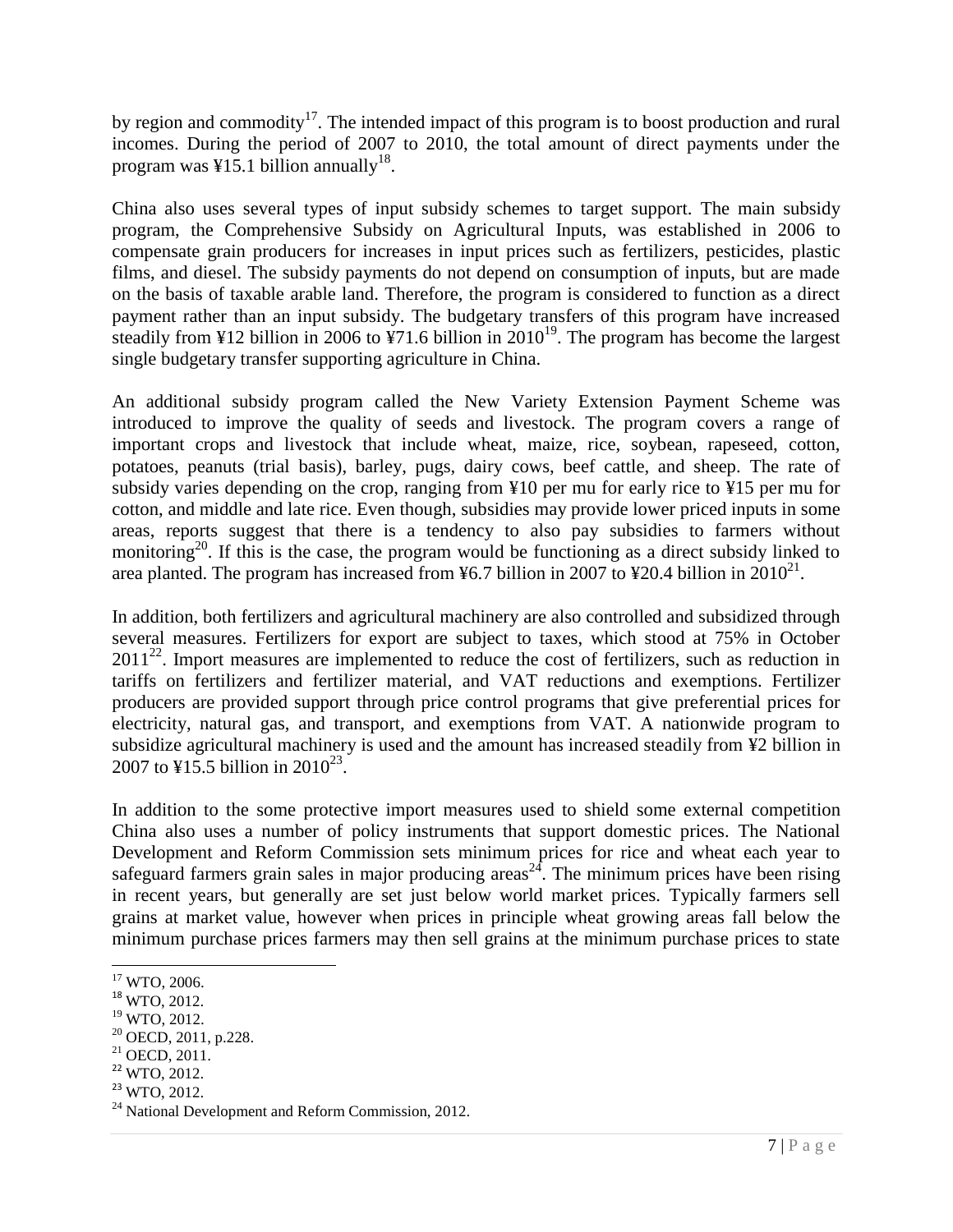designated enterprises<sup>25</sup>. Three main corporations are used to make invention purchases of grain, which include SINOGRAIN (China Grain Reserves Corporation), COFCO (China National Cereals, oils, and Foodstuffs Corporation), and CGLC (China Grain and Logistics Corporation). Such price support schemes when utilized directly support farmers' revenues.

Other ad-hoc interventions are used by the government to stabilize prices and adjust supply and demand. Such measures include purchasing and stockpiling on an ad-hoc basis, and stock releasing for sugarcane and sugar beet, soybeans, maize, rape seed, and cotton. The main distributors are state-trading enterprises that purchase from producers and sell to processors during weekly auctions<sup>26</sup>.

Agricultural insurance schemes are relatively new measures to provide support to farmers. In 2007, a pilot insurance scheme was launched in response to the high risk of drought and flooding in China and the low insurance coverage for farmers. Insurance premiums are subsidized by central and local governments with households paying about 20%-30% of the balance. Coverage has been extended to 28 provinces $^{27}$ .

Under China's Green for Grain program, cultivated land in over-cultivate environmentally sensitive areas is converted to pasture or forests. The program is a measure taken to reverse ecological degradation. As of 2004, compensation for retired land is paid in cash per unit of land. Subsidies vary from one region to another, but the general rate of payment is both a cash subsidy of ¥20 per mu<sup>28</sup> and cash at the rate of ¥1.4 per kg of grain (which replaces previous payment in grain) per year. The number of years a subsidy is provided depends on the level of deforestation. Total support under the program fell to  $\frac{424.3 \text{ billion in } 2011 \text{ from } \frac{42.8 \text{ billion in } 2009^{29}}{20000 \text{ ft}}$ .

# **4. Measuring Domestic Support and Protection**

At the time of accession to WTO China has bound its Aggregate Measure of Support (AMS) level at zero. Because China's current level of domestic support is below the limit established by the *de minimis* criteria, it is not required to lower its subsidies. However, China is committed to maintaining its product specific and non-specific product support below 8.5% of the total production.

In 2008, measurements show that the Amber Box support reached ¥89 billion. Amber box support has risen substantially over the last few years as budgetary expenditures increased for improved crop strains and seeds, transport subsidies, and subsidies for maintaining national reserves. Non-product specific support is responsible for the majority of increases in Amber Box during the period of 2006-2008. Since 2005, the value of input subsidies has increased significantly and risen to roughly 79 billion by 2008. In addition, minimum purchase prices for wheat and rice between 2005 and 2008 were below the external reference price, resulting in

 $\overline{a}$  $25$  WTO, 2012.

<sup>26</sup> WTO, 2012.

 $27$  World Bank, 2007.

 $28$  Unit of measurement (1 mu=0.06667 hectares).

 $^{29}$  All figures in the corresponding paragraph are cited from WTO, 2012.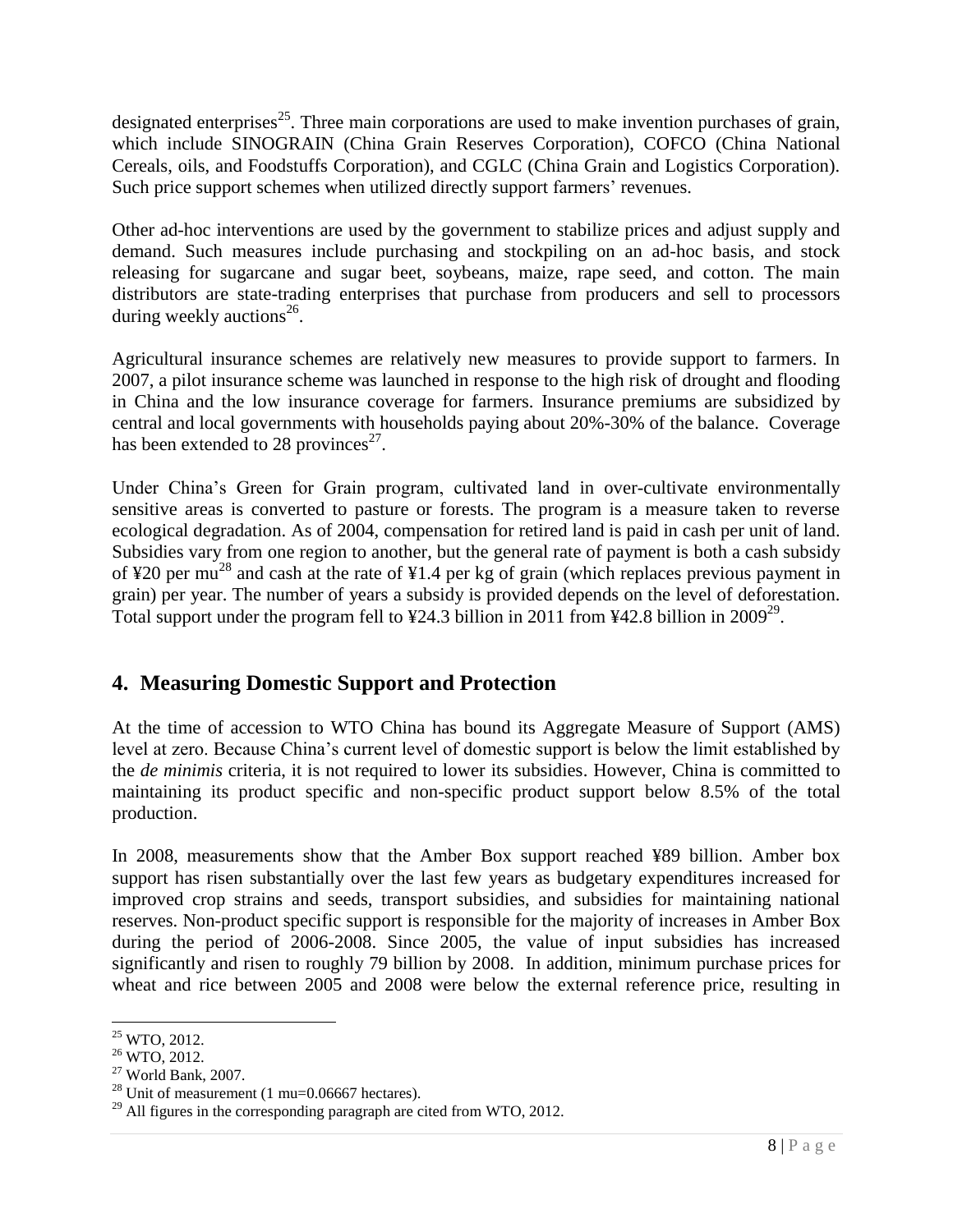product specific support to be negative. Despite the fact that the level of support in China has increased, it remain below the *de minimis* levels as product specific support is below 8.5% of the value of production for each product and non-product specific support is less than 8.5% of the total value of agricultural production $30$ .

The Green Box support has also increased significantly over the last ten year to ¥593 billion in 2008. Nearly half of the Green Box expenditures are represented by infrastructure and other general services.

|                                   | 2002      | 2006      | 2010      |
|-----------------------------------|-----------|-----------|-----------|
| <b>Producer Support Estimates</b> |           |           |           |
| ¥ million                         | 203,004   | 436,230   | 994,780   |
| Market Price Support              | 121,357   | 205,310   | 609,209   |
| % of PSE in gross farm receipts   | 8         | 12        | 17        |
| <b>Single Commodity Transfers</b> |           |           |           |
| $($ ¥ million $)$                 |           |           |           |
| Wheat                             | $-17,844$ | 53,569    | 66,149    |
| % of SCT in gross farm receipts   | $-19$     | 34        | 28        |
| <b>Rice</b>                       | 12,980    | $-11,167$ | $-14,026$ |
| % of SCT in gross farm receipts   | 7         | $-4$      | $-3$      |
| <b>Maize</b>                      | 25,349    | 43,598    | 68,079    |
| % of SCT in gross farm receipts   | 25        | 26        | 23        |
| Soybean                           | 5,885     | 5,927     | 12,767    |
| % of SCT in gross farm receipts   | 17        | 16        | 24        |
| <b>Cotton</b>                     | 15,836    | 33,434    | 54,002    |
| % of SCT in gross farm receipts   | 34        | 37        | 51        |
| <b>Rapeseed</b>                   | $-162$    | 2,326     | 8,122     |
| % of SCT in gross farm receipts   | $-1$      | 9         | 16        |
| Pig meat                          | $-10,803$ | $-14,656$ | 87,712    |
| % of SCT in gross farm receipts   | $-3$      | $-2$      | 12        |
| <b>Sugar</b>                      | 6,245     | 1,617     | 10,715    |
| % of SCT in gross farm receipts   | 41        | 7         | 29        |

**Table 5: Producer Support Estimates (PSE) and Single Commodity Transfers (SCT)**

Source: OECD Producer and Consumer Database, 2012.

When applying the OECD measurement of the value of all transfers from consumers and taxpayers to producers, the Producer Price Estimate (PSE) shows support to producers has increased from 8% of gross farm receipts in 2002 to 17% in 2010. The total value of transfers increased from ¥65 billion in 2000 to ¥994.8 billion in 2010, as the value of production also increased during the same time. As shown in Table 5, the majority of all support is provided through market price support measures. The level of market price support increased substantially from 121.4 billion in 2002 to 609.2 billion in 2010. These measures include mainly tariffs, tariff rate quotas, state trading and minimum guaranteed prices.

The Government's objectives to increase grain production are reflected through support policy measures and the quantity of support to specific commodities. The value of specific commodity transfers shows that most agricultural products receive support to provide incentives for production. In particular, cotton, pig meat, maize and wheat have the highest value of single commodity transfers, while cotton, sugar, and wheat account for the majority of the value of

 $\overline{\phantom{a}}$ <sup>30</sup> All Amber and Green Box figures in the corresponding paragraphs are cited from WTO, 2012.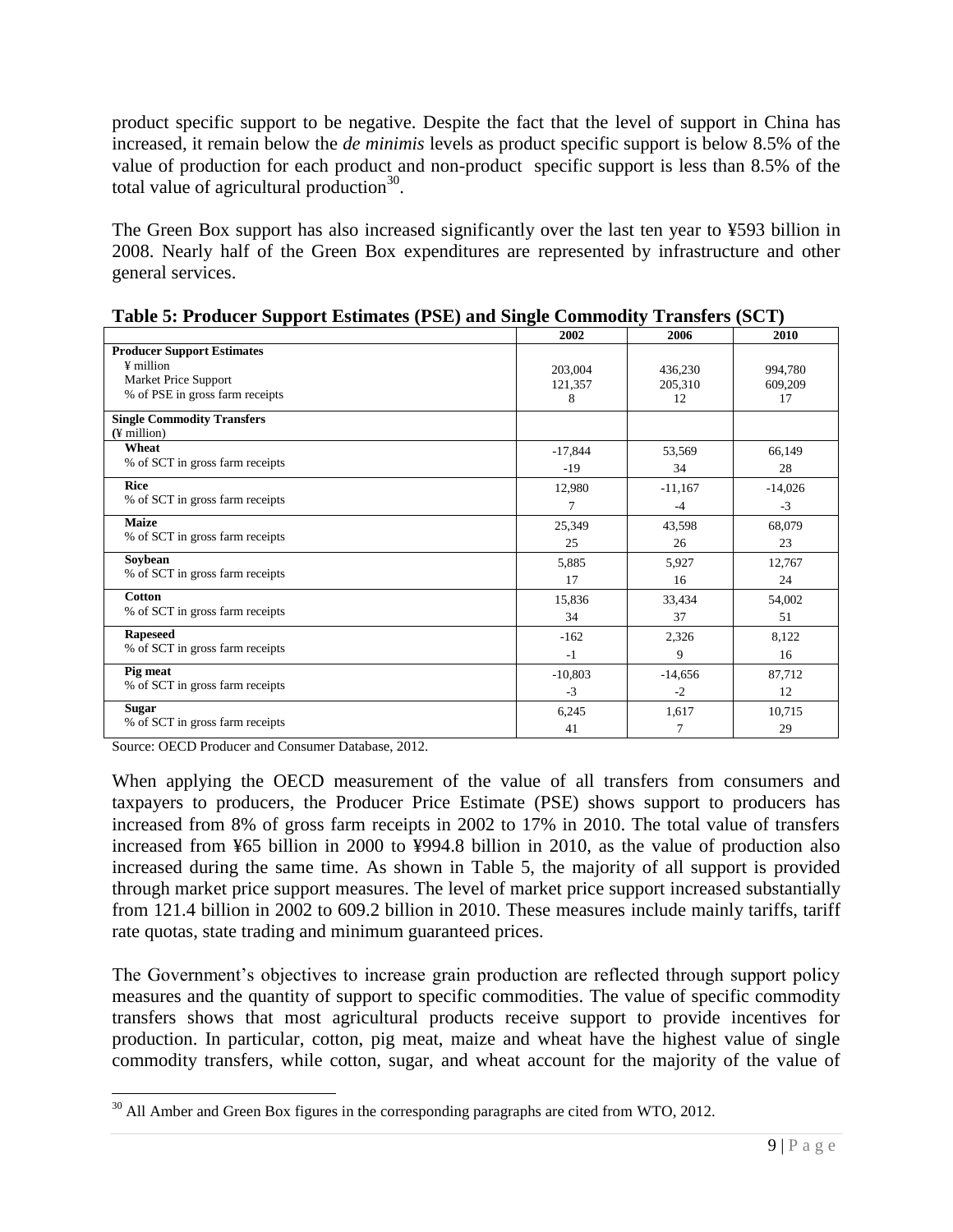farm receipts. Among these crops, the high level of support likely reflects the importance of these commodities for national consumption, with the exception to sugar as it is an important export commodity. In contrast, rice has the lowest level of single commodity transfers with a negative support value. State intervention in setting prices below the import value for rice, actually generates a tax on producers $31$ .

# **5. Recent Policy Developments**

#### *5.1 Recent Policy Developments in the Amber and Green Box Support*

Under China's WTO reduction commitments, the Amber Box includes both non-crop specific support and crop specific support measures, where the value of support must be 8.5% of the value of total production. The crop specific support measures generally include the minimum procurement price scheme and subsidies for improved crops strains, breeding and seeds. In recent years, crop specific support has increased slightly, as there has been no major change to the correlating programs. The non-specific support programs account for the major expansion in support programs under the Amber Box, as total non-product specific support rose from ¥2.2 billion in 2005 to ¥78.9 billion in 2008. The program areas under non-product specific support have generally remained the same, but included major expansions in primarily price subsidies for means of production, and interest subsidies in agricultural comprehensive development.

The Green Box measures are exempt from reduction commitments and include the majority of China's domestic support programs. Such programs that fit under the Green Box include general service programs, stockholding of major food security commodities, decoupled income support, and environmental programs. The general service programs include a range of programs related agricultural infrastructure services (including agricultural comprehensive development programs), extension of new technologies and breeds and advisory services, research, pest and disease control, and operating expenditures to administer such programs<sup>32</sup>. Domestic agricultural policy has shown progress toward decoupled income support, which has risen substantially and almost doubled from ¥13.2 billion in 2005 to ¥23.6 billion in 2008. However, China's agricultural policy also continues to focus on direct payments to farmers, which are linked to production as discussed above.

#### *5.2 Enhance Trade and Export Potential*

In recent years, China has further strengthened its trade by agreeing to a number of unilateral, bilateral and regional trade agreements. In 2010, the China-ASEAN Free Trade Agreement (CAFTA) came into effect, representing a major free trade body in the region. As a result of the agreement, the main changes to border measures are reducing tariffs on about 90% of products to zero on trade between China and Brunei, Indonesia, Malaysia, the Philippines, Singapore, and

l  $31$  WTO, 2012.

 $32$  WTO, 2011.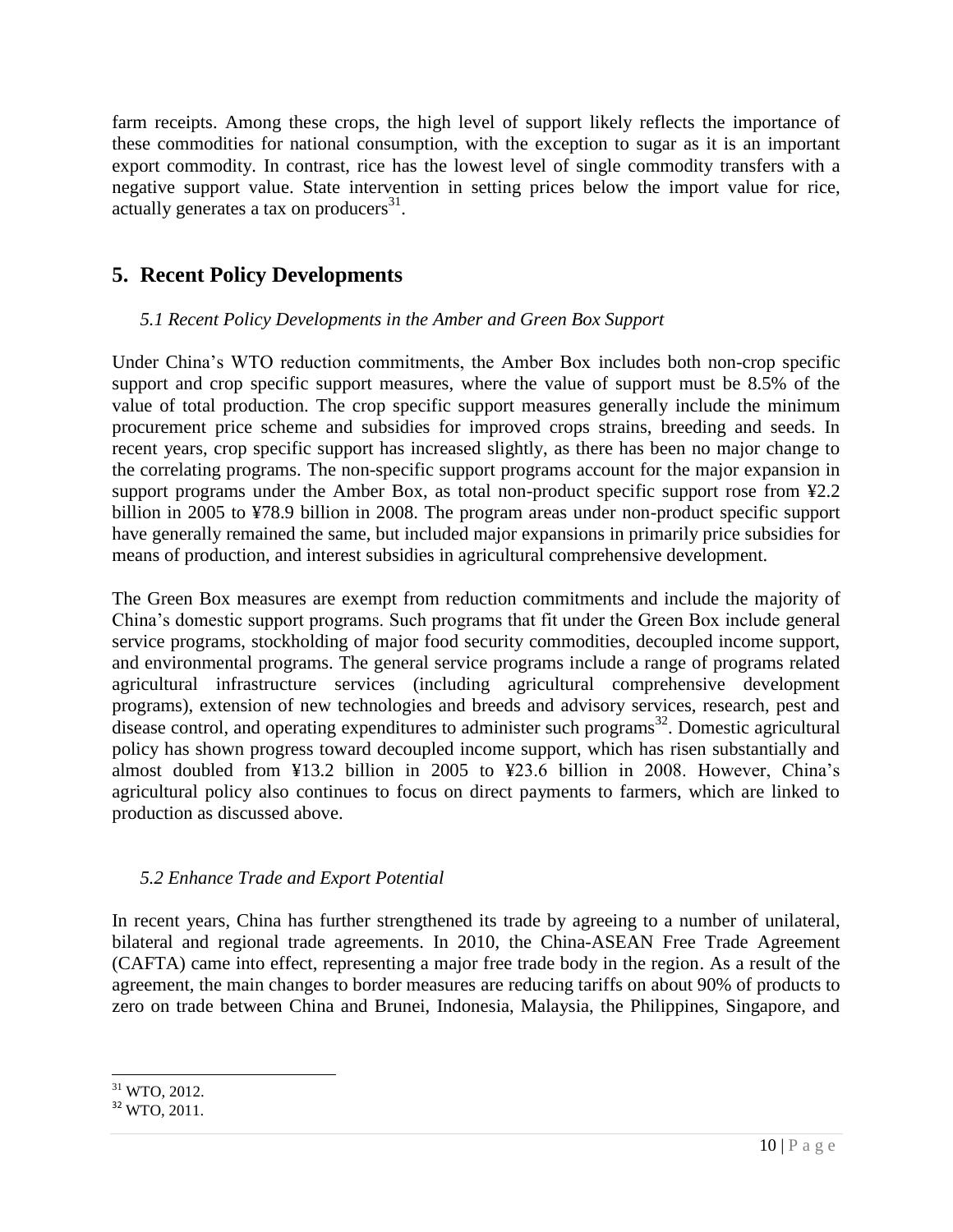Thailand. CAFTA will be extending to additional countries such as Cambodia, Laos, Myanmar, and Vietnam in  $2015^{33}$ .

China is also a member of the preferential trade agreement between developing countries in the Asia-Pacific called the Asia-Pacific Trade Agreement (APTA). Under the agreement, in 2009 1,662 tariff lines had rates below the MFN rates. The average applied tariff rate to APTA members was 8.9% compared to a MFN rate of  $9.5\%$ <sup>34</sup>.

Over the last few years, China has signed bilateral free trade agreements (FTA) with a number of countries, such as, New Zealand (2008), Singapore (2008), Peru (2009), and Costa Rica (2010). China is in the process of also negotiating FTAs with Australia, Gulf Cooperation Council, Iceland, and Norway. China has also offered 41 least developed nations unilateral preferential tariffs on specific products, and aims to increase this scheme to 95% of imports<sup>35</sup>.

The potential of enhancing agricultural exports in China is large, however the future of agricultural development in China is closely linked to the management of natural resources as these constitute the principal constraint to further expansion of the agricultural sector.

# **6. Concluding Remarks**

The current agricultural policy framework uses a large set of instruments to increase economic development, support producers' prosperity, and ensure national food security. These objectives are well reflected through domestic support measures that provide financial support to farmers through direct payments and subsidies.

The largest levels of support are derived from market price support measures that use minimum price schemes and protective border measures through tariffs and tariff quotas, to safeguard central commodities from external competition. With particular focus of grains, these instruments are utilized to protect commodity markets that are of importance to national food security. However, such protective measures have also been classified as being distortive.

Furthermore, China's rapid economic development raises questions about their level of domestic agricultural support. As China reaches out to existing and new external markets to build new trade alliances for their growing production of agricultural products, there will be increasing pressure to use less protective polices in their agricultural sector.

 $\overline{\phantom{a}}$ <sup>33</sup> OECD, 2011.

 $34$  OECD, 2011.

 $35$  WTO, 2010.